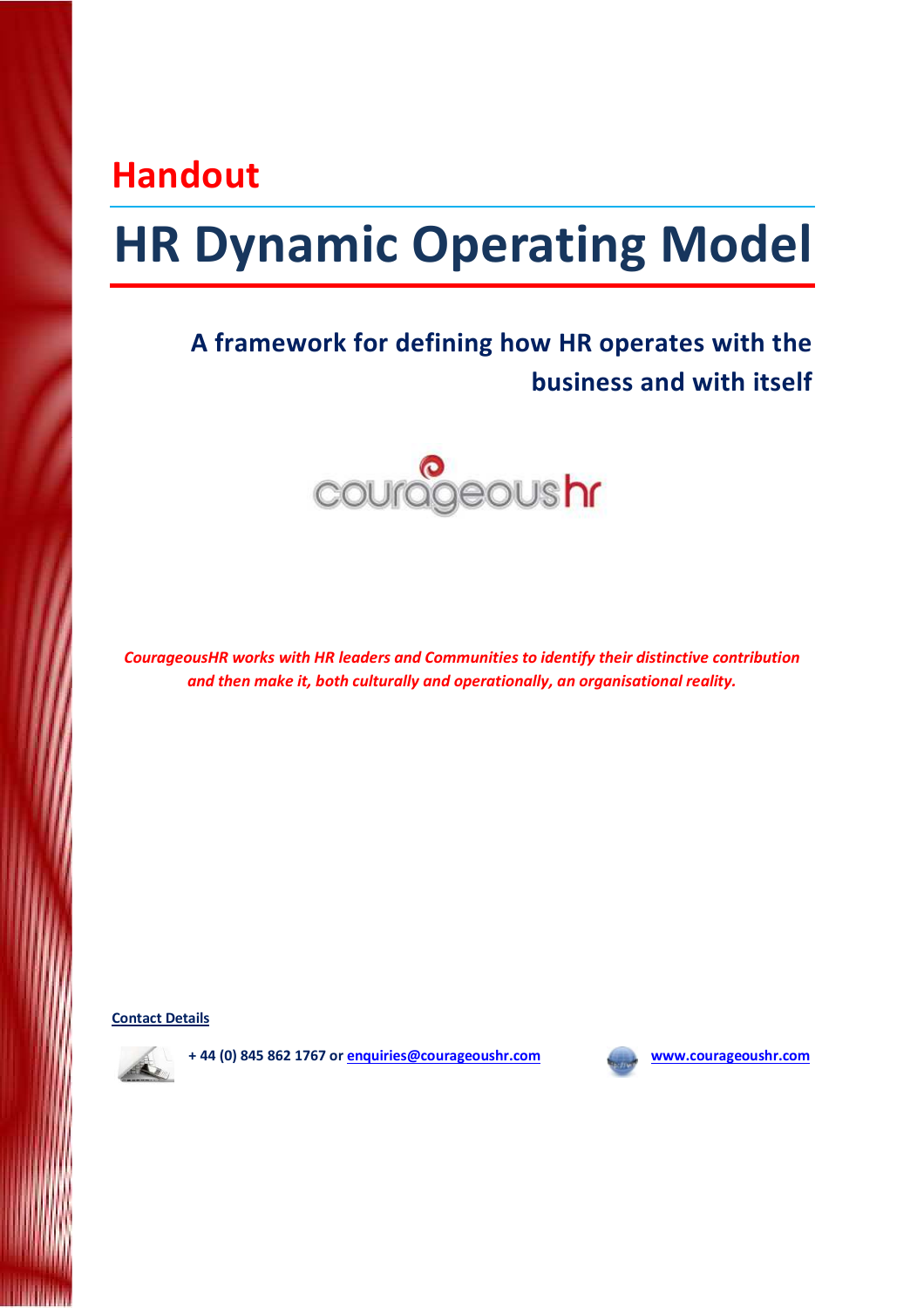

# HR Dynamic Operating Model

### Understanding and managing the built-in tension within the HR Business Alignment organisation

Human Resources can add significant business value. The HR Business Alignment (also known as the HR Business Partner) structure or organisation, when implemented well, is a systematic means of delivering business 'value'.

At CourageousHR, we recognise that there is little definition about what the HR Business Alignment organisation model actually is, what it means for the organisation and what it means for HR, HR roles and HR responsibilities. We believe that this lack of clarity results in a lot of Human Resources functions over-promising and under-delivering to the business.

In order to successfully implement a Human Resources Business Alignment (what CourageousHR calls an "HR Partner") organisation, CourageousHR believe it is critical to start with the basics. This involves understanding the potential 'value' that HR can deliver and the key HR building blocks which include capabilities (competencies) and role family.

This summary document outlines a model for understanding and managing the built in tension that exists within the HR Business Alignment organisation.

#### Introduction

Over the last fifteen years HR has been asked to 'add value' to their organisation whilst retaining its traditional focus of delivering efficiency. Where has this request come from – is it specific to HR, has it only arisen recently or is it symptomatic of deeper changes in organisations?

CourageousHR believe that this movement towards HR being required to 'add value' simply reflects an organisational tension that has been recognised by Organisational Design theorists for decades.

Academics recognise that all organisations, profit and non-profit, face a number of inherent contradictions e.g. to centalise or decentralise; to create new products or grow existing ones. These contradictions are known as 'dualities' – states for which there is no right answer and organisations must therefore find a 'balance' to best meet its goals in the environment that it exists in.

A well established fundamental (or meta) duality is the tension in organisations between the need to save costs (or deliver the best value for money) and increase revenues (or find new users). Organisations recognise that they need to grow to survive as they will be either overtaken by competitors offering cheaper or better products and services (profit focused organisations) or be superseded by alternatives offering better value for money or be successful and have no clients (not for profit organisations).

In order to grow, organisations must focus on both increasing efficiency i.e. produce offerings cheaper; and increasing revenues through either differentiation (i.e. be more exclusive or specific to customer needs and therefore charge higher prices) or new offerings. Organisations need to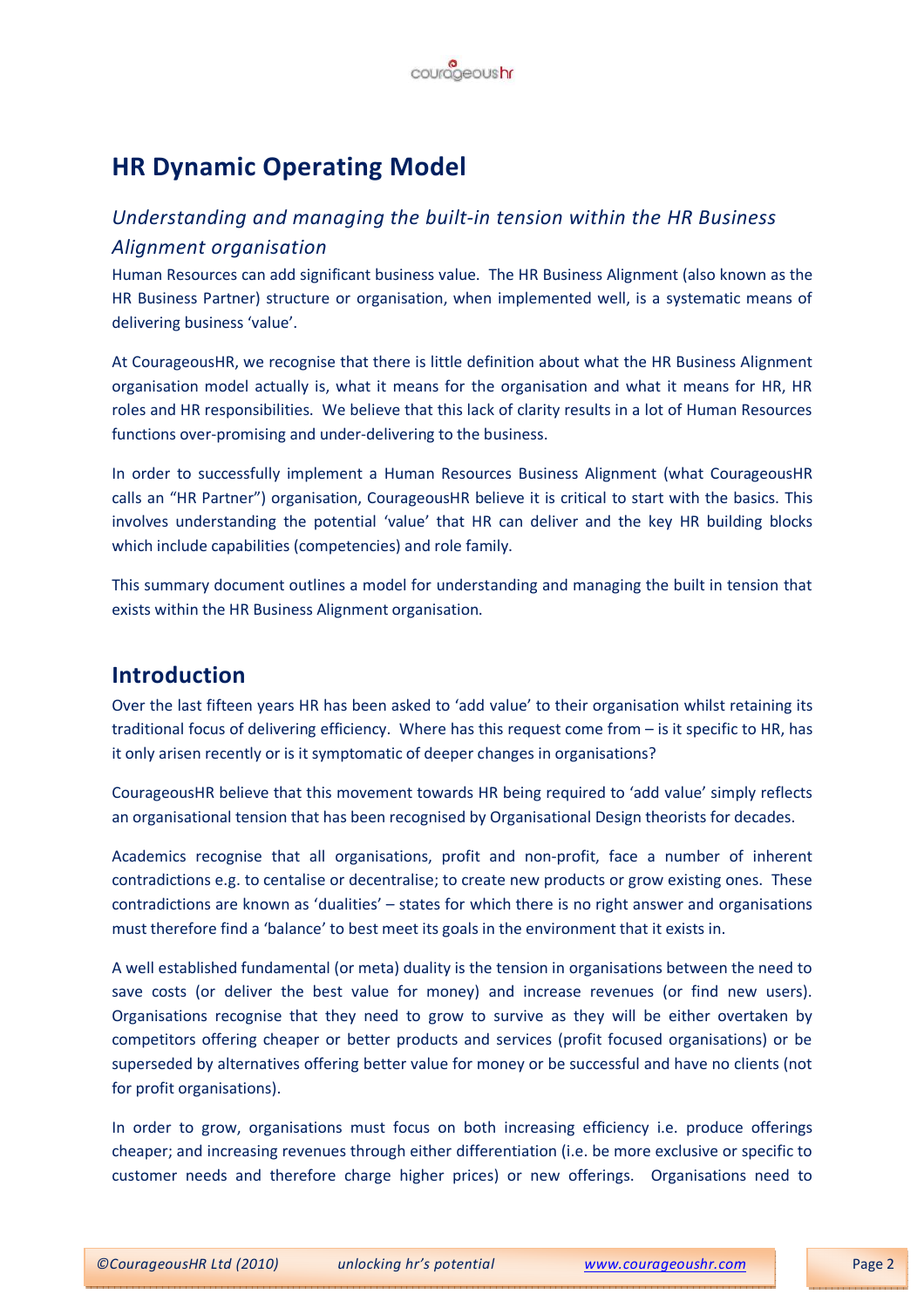balance these demands as those who only focus on only one are at risk of either not creating new offerings that customers want to buy (increasing revenues) or being left with products that have been superseded in the market (increasing efficiencies).

The meta-duality of increasing revenues (or customising offerings) and saving costs (standardising offerings) recognises that organisations need to risk spending money in order to create new revenues. There is no right level of investment as organisations will position themselves along this continuum based on a range of factors including their strategy, heritage, competitors and market environment. CourageousHR call this tension the *standardisation : customisation dynamic*.

#### Impact on Human Resources

The Business Aligned HR organisation structure, also known as the HR Business Partner structure, emerged in the early 1990's and was popularised by Ulrich in 1997. CourageousHR believe that this organisation structure emerged as a direct result of standardisation : customisation dynamic.

Although inherent in all organisations, the reasons for its emergence in HR at this time are unclear. However, there are suggestions that it was a combination of the natural development of HR as a profession and the emerging globalisation of the world economy that required organisations to concentrate on people as a source of competitive advantage.

Writers have tried to model the emergence of the HR Business Aligned structure in diagrammatic form but typically concentrated on formal reporting relationships and 'deliverables'. The existence of these 'three legged' and 'four legged' models are at best simplistic views of complex relationships and not the reality of multi-reporting lines in organisations (especially multi-nationals) with HR functions that are business aligned. More importantly, these models give rise to a belief that there is one best model or structure for HR and that HR Business Partners are the most important aspect of that structure.

#### CourageousHR's HR Dynamic Operating Model

By focusing on the underlying reasons for the emergence of the Business Aligned structure, CourageousHR have created a new way of looking at the relationship of HR with the organisation.

The HR Dynamic Operating Model captures three key elements of the HR Business Alignment structure, as outlined on the following page:

- HR responsibilities
- HR roles
- HR deliverables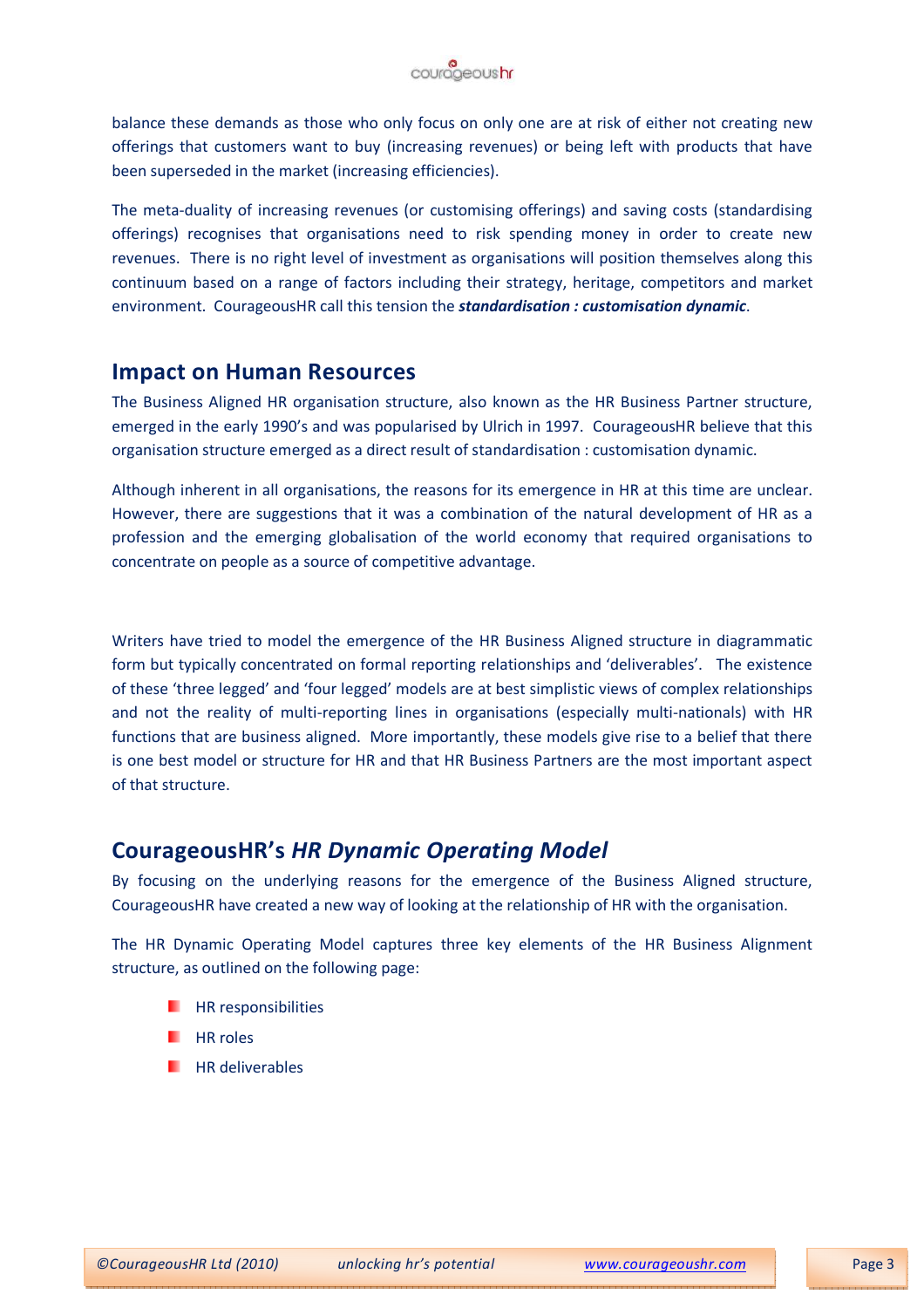



## HR Responsibilities

The Model shows that HR has a dual responsibility;

- $\blacksquare$  To continue to support the organisation in reducing costs and being as efficient as possible. This can be delivered in direct savings e.g. through standardising processes (which allows for reducing resources and reducing time spent on those processes) and managing risks e.g. understanding the short and long term implications of organisational activities and helping managers to make balanced decisions
- $\blacksquare$  To support individual businesses increase their revenues. This can be through a variety of different approaches such as greater productivity e.g. increasing employee engagement; new products and services ('offerings') e.g. increased innovation; increased customer spend e.g. improved customer service; entering new markets e.g. appropriate talent.

The Model demonstrates that these dual responsibilities have however an inherent tension i.e. for a business to invest it is required to spend money and invest with a degree of uncertainty about the outcome.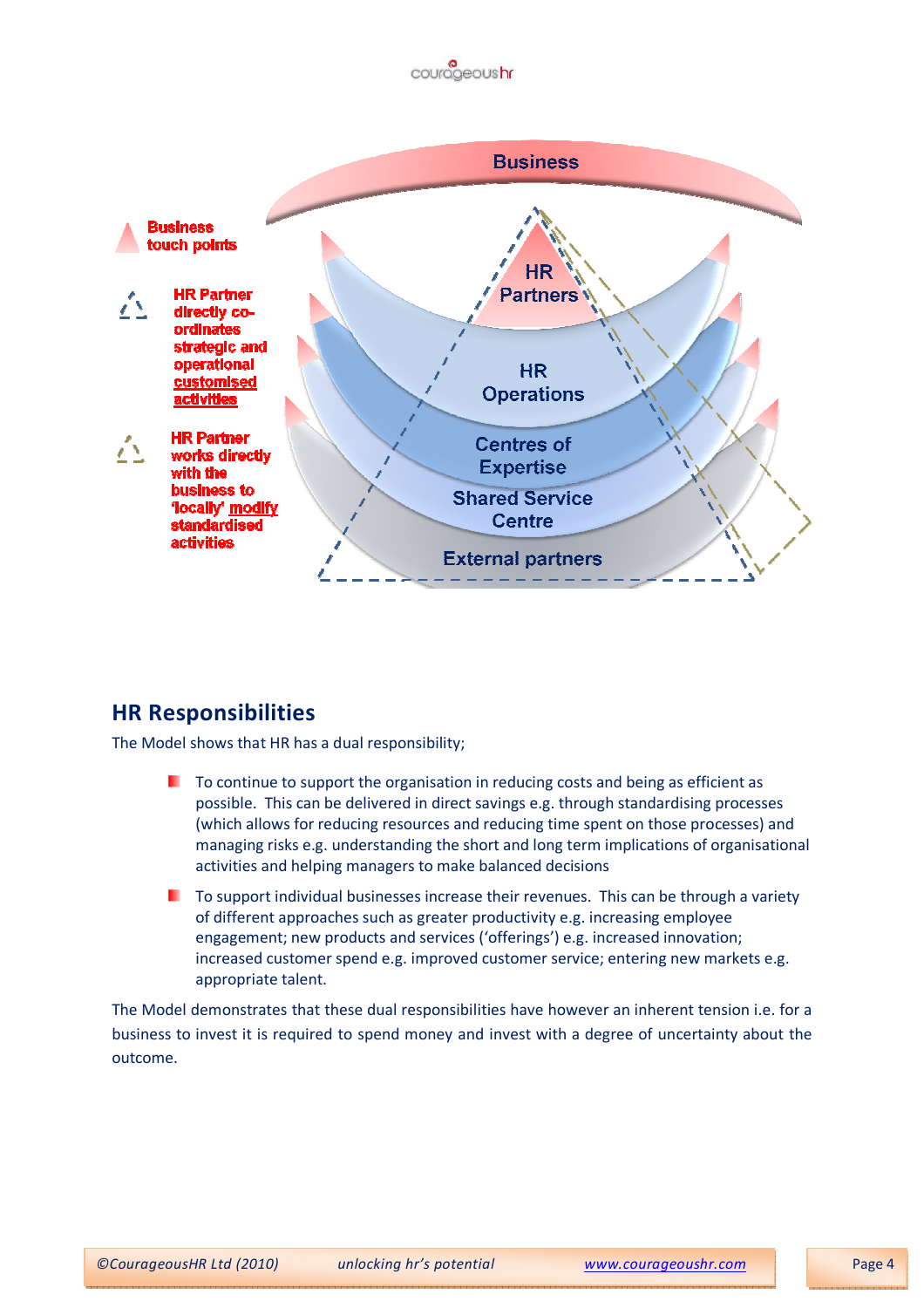

#### HR Roles

The HR Dynamic Operating Model also helps define the role of each part of the HR Community (function), including third parties.

#### HR Partners

HR Partners are responsible for ensuring that the needs of their business are represented to the HR Community. While they have a continuing responsibility to ensure that the organisation need for efficiency (standardisation) is met, they are ideally placed to translate their business revenue need (customisation) into 'people' deliverables. Importantly, the Model also demonstrates that if an activity e.g. salary review, is standard across the organisation, there is no requirement for the HR Partner to be responsible for its delivery (they add 'no extra value' as it is the same activity for all businesses).

Where there is a potential to increase revenues, HR Partners have a role in helping their business build an investment case and representing that investment to HR. However, they also have a responsibility to ensure that their business does not unnecessarily spend money where the returns cannot be justified or the resources are unavailable.

#### HR Operations, Centres of Expertise and Shared Service Centres

HR Operations, Centres of Expertise and Shared Service Centres are responsible for ensuring the needs of the organisation are represented to each business. While there is a clear responsibility to support agreed business customised activities, they are ideally placed to use their technical expertise to minimise costs and risks to the business. Importantly, the Model shows that Op.s, COEs and SSCs should have responsibility for delivering standardised HR activities directly to the business.

Where there is a potential to increase revenues, Op.s, COEs and SSCs have a role in examining whether a business investment is justified based on available resources and whether it should be standardised across the organisation. However, if an investment is agreed, they have a responsibility to support the HR Partner and deliver their part of the HR activities.

#### Third Parties

Third parties e.g. recruiters, outsource providers; are responsible for delivering their agreed part of the HR activities. By defining their deliverables against the customised : standardised continuum, there is clarity as to within the organisation is accountable.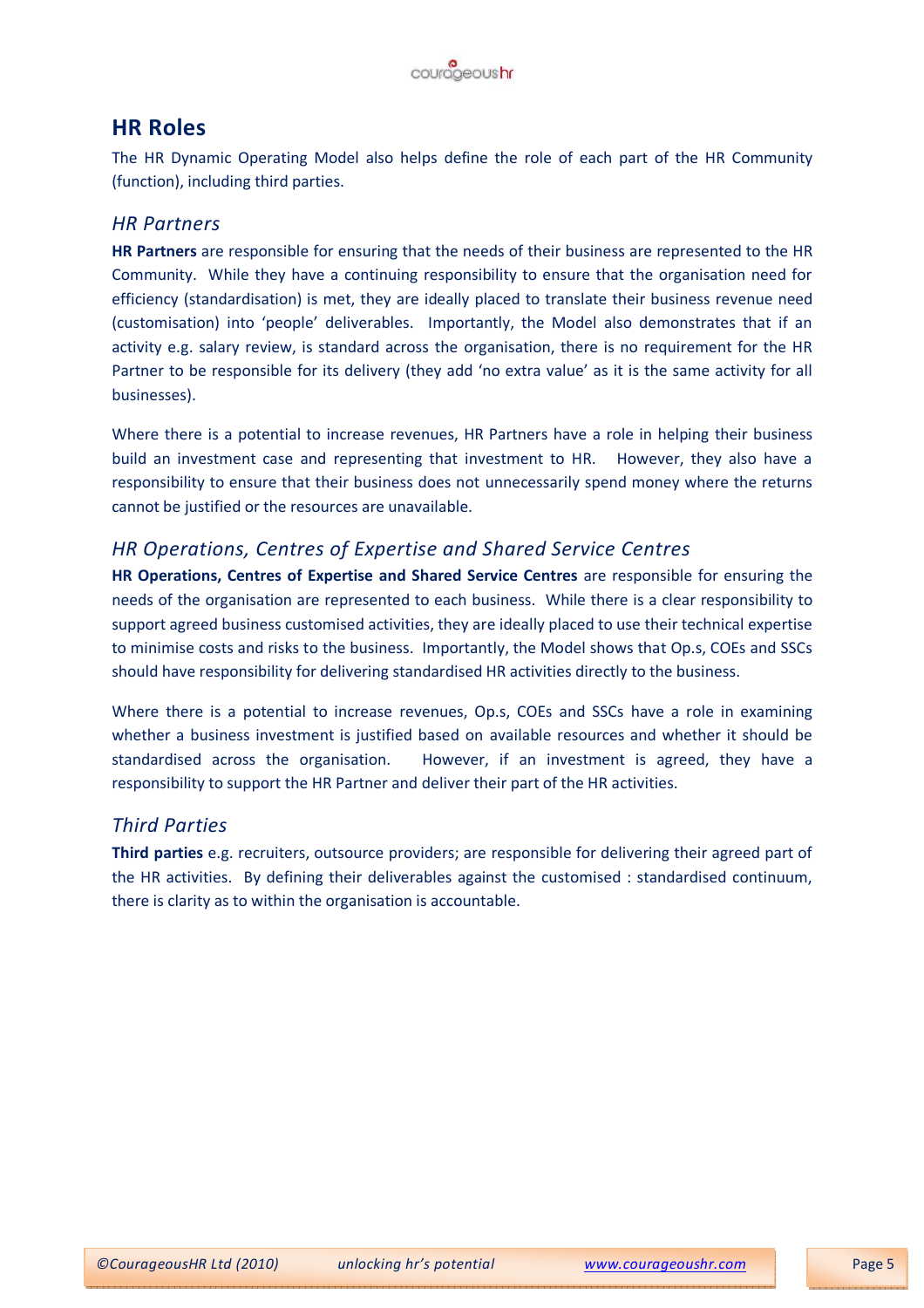

### HR Deliverables

The third element of the Standardised : Customised Dynamic model is the type of HR deliverable. Three channels are identified; customised, modified and standardised.

Where a deliverable is customised, it is specific to a business e.g. a sales incentive programme to a sales team. Customised deliverables are typically the responsibility of the HR Partner, although they may not actually undertake the activity i.e. 'deliver' them.

Where a deliverable is standardised, it is specific to the organisation e.g. the recruitment process. Standardised deliverables are typically the responsibility of HR Operations, COE or SSC.

Modified deliverables have elements of both customised and standardised deliverables e.g. a standardised performance process with specific objectives for a sales team. There is no clear accountability for ownership or delivery within the HR function.

The benefits of defining HR deliverables in this way is that it allows HR Communities to make conscious decisions and establish protocols for who is both accountable for making sure the deliverable happens and who actually undertakes the activity.

## Characteristics of a good HR Community

A good HR Community is able to recognise and manage the inherent tensions between standardisation and customisation. They know that the business world is in a constant state of change, that there is no 'one size fits all' HR Partnership operating model and that HR needs to continuously be able to respond and adapt its model and how it works.

Good HR Communities also recognise that the existence of tension is a sign of health. Where there is no tension, the HR Community is either not delivering one of its core responsibilities (typically the revenue or value adding one), where there is not a rationale understanding and debate about the roles within HR and who is accountable for its various deliverables, or where teams are seeking to hide conflict.

The sign of a 'powerful partnership' between HR and the organisation is when all parties are able to articulate th standardisation : customised tension and proactively use it to achieve the organisation's strategic goals.

## Benefits to HR

By expressing the responsibilities, roles and deliverables in terms of the standardisation : customisation dynamic; the HR Community will experience a number of benefits;

- **Recognises that tension is normal, not the product of individuals being unable to 'get on'** with other
- **The Model creates a language that both HR and businesses can understand**
- **Allows HR to communicate its deliverables in terms of organisation and business needs**